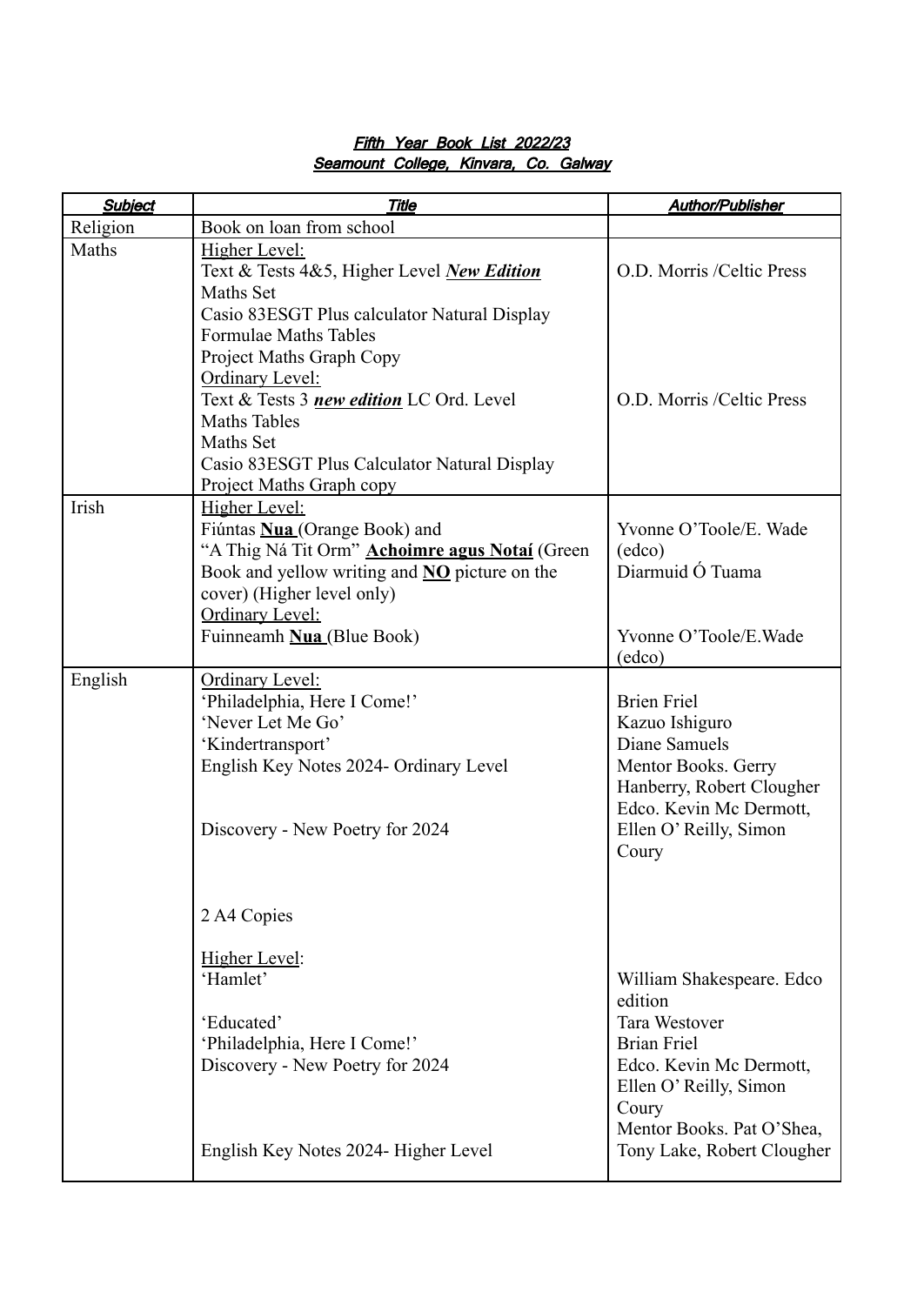|                 | 2 A4 Copies                                                                       |                           |  |
|-----------------|-----------------------------------------------------------------------------------|---------------------------|--|
| French          | Higher and Ordinary Level:                                                        | Declan Webb               |  |
|                 | <b>A La Une</b>                                                                   | Amélie Voyard-Venant      |  |
|                 | 2x A4 hardback copies                                                             |                           |  |
|                 | 1x A5 hardback copy                                                               |                           |  |
|                 | Regular copy                                                                      |                           |  |
|                 | English/French Dictionary                                                         | educate.ie (2021)         |  |
|                 | Ring binder folder with poly pockets for                                          |                           |  |
|                 | supplementary notes                                                               |                           |  |
| History         | The Pursuit of Sovereignty $&$ the Impact of Partition                            | Vincent Foley/Folens      |  |
|                 | 1912-1945                                                                         | Michael Doran/Folens      |  |
|                 | Movements for Political and Social Reform 1870 -                                  |                           |  |
|                 | 1914                                                                              |                           |  |
|                 | A4 Copy                                                                           |                           |  |
|                 |                                                                                   |                           |  |
| Geography       | Earth (2nd edition); Core Units and Geoecology                                    | Michael Organ/ educate.ie |  |
|                 | Option                                                                            |                           |  |
|                 | A4 hardback copy, Plastic Folder for notes,                                       |                           |  |
|                 | Colouring pencils                                                                 |                           |  |
| Home            | 'Complete Home Economics' + Exam Skill Builder                                    | Leanne Gillick & Laura    |  |
| Economics       | Workbook.                                                                         | Healy/Educate.ie          |  |
|                 | Apron                                                                             |                           |  |
| <b>Biology</b>  | Leaving Cert Biology Plus - latest edition                                        | M.O'Callaghan/EdCo        |  |
|                 | Hard back practical copy $& A4$ notes copy.                                       |                           |  |
| Chemistry       | Chemistry Live & workbook New edition                                             | Declan Kennedy/Folens     |  |
|                 | Hard backed Experiment Copy                                                       |                           |  |
|                 | <b>Maths Tables</b>                                                               |                           |  |
| Physics         | Real World Physics & workbook                                                     | Dan O'Regan/Folens        |  |
|                 | Hard back copy for experiments                                                    |                           |  |
|                 | <b>Maths Tables</b>                                                               |                           |  |
| <b>Business</b> | 21 <sup>st</sup> Century Business 3 <sup>rd</sup> Edition and Work Book           | CJ Fallon                 |  |
|                 | A4 Display Folder                                                                 |                           |  |
|                 | A4 softback copy                                                                  |                           |  |
| Accounting      | Accounting for Senior Cycle 4th edition                                           | Davin Kielthy (edco)      |  |
| Art & Design    | New Appreciating Art Visual Studies for Leaving                                   | Aidan O'Sullivan,         |  |
|                 | Cert                                                                              | Áine Ní Chártaigh         |  |
|                 | A4 or A5 High quality Sketch Pad.                                                 |                           |  |
|                 | A4 Hardback copy.                                                                 |                           |  |
|                 |                                                                                   |                           |  |
|                 |                                                                                   |                           |  |
| Music           | Course A:                                                                         |                           |  |
|                 | <b>Bach Cantata</b>                                                               |                           |  |
|                 | Tchaikovsky -Romeo and Juliet                                                     |                           |  |
|                 | <b>Queen-Bohemian Rhapsody- (this will be provided by the school)</b>             |                           |  |
|                 | <b>Gerald Barry-Piano Quartet No 1</b>                                            |                           |  |
|                 | Text Book & Workbooks & CDs will be ordered in Sept. (Cost approx. $\epsilon$ 50) |                           |  |
|                 | 1 'Folder Mate' folder, or 2x 60 plastic pocket folders.                          |                           |  |
|                 | Large Music manuscript $+$ small copy                                             |                           |  |